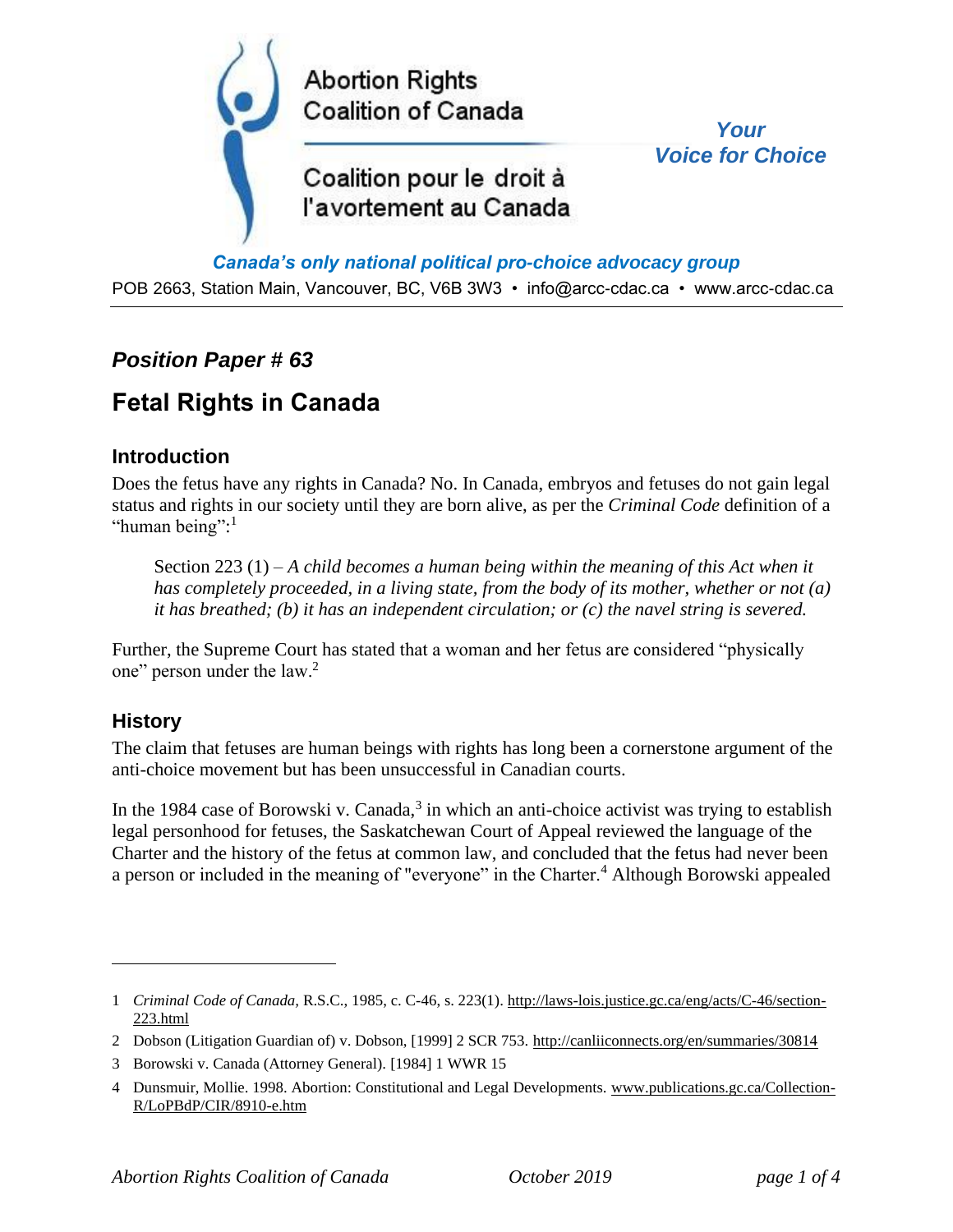to the Supreme Court, his case came up *after* the 1988 Morgentaler decision, and was therefore declared moot by the court in 1989.<sup>5</sup>

Dr. Henry Morgentaler's tireless work and dedication had culminated in the 1988 Supreme Court decision that struck down the current abortion law as unconstitutional because it violated Section 7 of the *Charter*, infringing on women's rights to life, liberty and security of person.<sup>6</sup> Following this momentous victory, several court cases have helped solidify the right to abortion and the corresponding lack of fetal rights in Canada:<sup>7</sup>

- Tremblay v. Daigle [1989] 2 SCR 530 1989
- R. v. Sullivan [1991] SCR 489
- R. v. Drummond [1996] 143 DLR (4th) 368
- Winnipeg Child and Family Services (Northwest Area) v. DFG [1997] 3 S.C.R. 925
- Dobson v. Dobson [1999] 2 SCR 753

In 2012, Conservative MP Stephen Woodsworth introduced Motion 312 calling for a Parliamentary Committee to examine whether the Criminal Code definition of "human being" should be changed to include fetuses.<sup>8</sup> The motion was defeated in Sept  $2012^9$  but it would have potentially paved the way to give legal personhood to fetuses and allow the re-criminalization of abortion, as well as deny the constitutional rights of all pregnant persons.

In 2014, a Toronto woman received a second acquittal for concealing the remains of her 36-week fetus because the judge said there was a "reasonable possibility" that the woman had selfinduced an abortion before concealing it. The judge said that since abortion is legal, the woman could not be found guilty of a crime. In her first acquittal in 2013, the Supreme Court established that the law against secretly disposing of a child's dead body does not apply to miscarried or aborted fetuses, only to stillbirths (which are defined in Canada as after 20 weeks gestation).<sup>10</sup> These decisions mean that a person's right to abortion outweighs any possible legal recognition of fetuses, including even a woman's disposal of her fetal remains. (It also means that selfinduced abortion is legal in Canada.)

Over the years, dozens of private member bills and motions have been introduced by anti-choice Members of Parliament, many of which would have given personhood to fetuses or at least some degree of legal recognition. The most recent bills called for separate charges for fetuses injured or killed when a pregnant woman is the victim of a crime. But this would bestow an implicit form of legal personhood to a fetus, endangering women's constitutional rights by opening the

10 [https://www.thestar.com/news/gta/2014/09/24/former\\_gta\\_stripper\\_acquitted\\_of\\_concealing\\_dead\\_babys\\_body.html](https://www.thestar.com/news/gta/2014/09/24/former_gta_stripper_acquitted_of_concealing_dead_babys_body.html)

<sup>5</sup> Borowski v. Canada (Attorney General) [1989] 1 SCR 342. [https://scc-csc.lexum.com/scc-csc/scc](https://scc-csc.lexum.com/scc-csc/scc-csc/en/item/421/index.do)[csc/en/item/421/index.do](https://scc-csc.lexum.com/scc-csc/scc-csc/en/item/421/index.do)

<sup>6</sup> R. v. Morgentale[r 1 SCR 30 1988.](https://www.canlii.org/en/ca/scc/doc/1988/1988canlii90/1988canlii90.html?autocompleteStr=1%20SCR%2030%201988&autocompletePos=1)<https://scc-csc.lexum.com/scc-csc/scc-csc/en/item/288/index.do>

<sup>7</sup> Court Decisions and Laws in Canada on Abortion, April 2019[: http://www.arcc-cdac.ca/court-decisions-laws](http://www.arcc-cdac.ca/court-decisions-laws-abortion-canada.pdf)[abortion-canada.pdf](http://www.arcc-cdac.ca/court-decisions-laws-abortion-canada.pdf)

<sup>8</sup> <http://www.arcc-cdac.ca/m312.html>

<sup>9</sup> <https://www.cbc.ca/news/politics/motion-to-study-when-life-begins-defeated-in-parliament-1.1214834>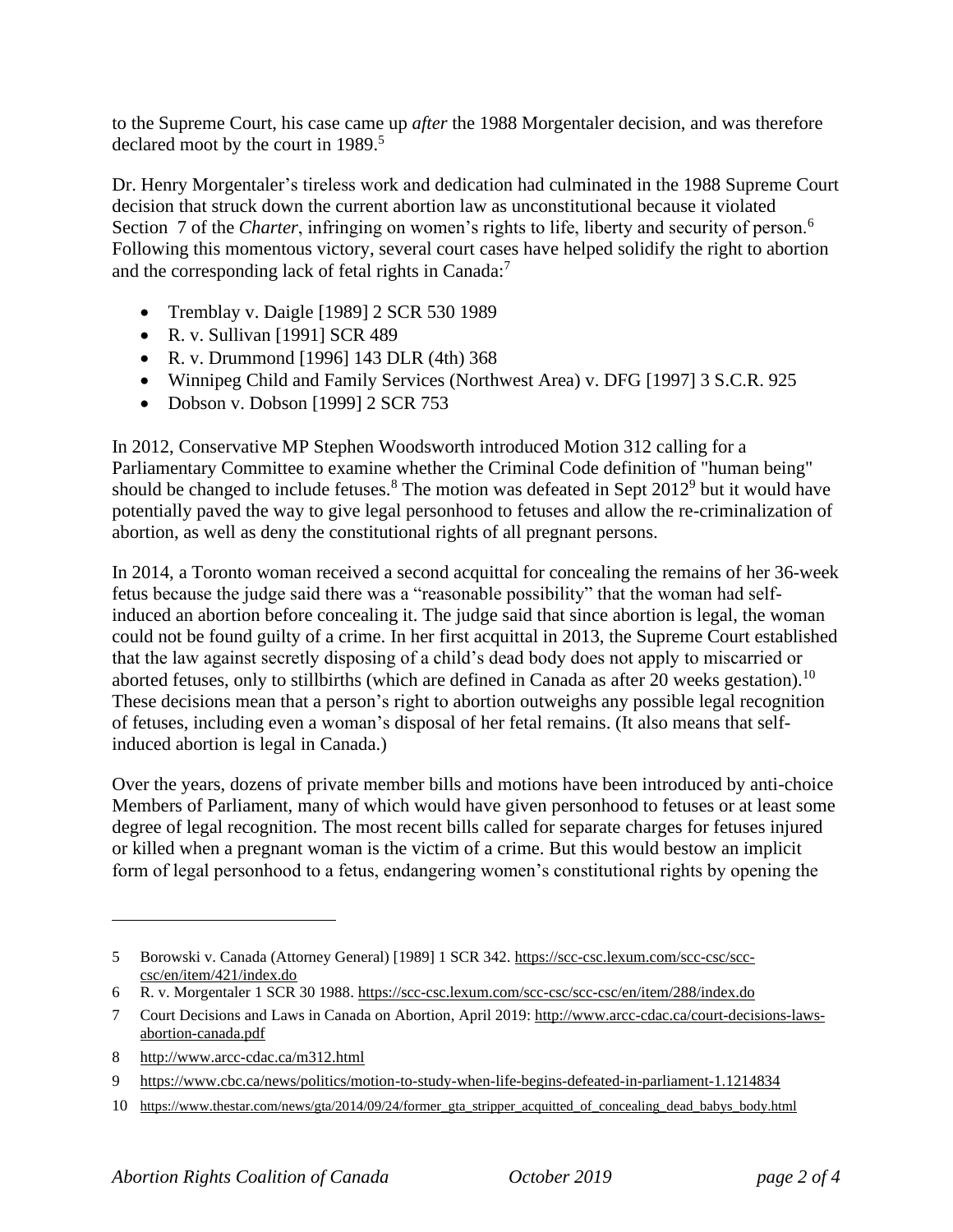door to more legal rights for fetuses. The most recent bill of this kind was in  $2016 - 1011C - 225$ ,  $11$ which was nearly identical to a previous bill introduced in 2007 (Bill C-484). Both bills failed, as have all other anti-choice bills and motions.

## **No Other Laws Recognize Fetal Rights**

Fetuses do have a limited form of retroactive rights in Canada via the "born alive" rule. While the fetus has no independent legal status in utero, once born alive, the child can enforce its legal rights retroactively to address events that occurred during its gestation, such as a physical injury. However, a child cannot seek redress from its own mother for any action she took during the pregnancy.<sup>12</sup> The "born alive" rule may be most relevant in estate law – i.e., you can leave an inheritance to a fetus, who is legally entitled to it only once it's born alive.

The *Criminal Code* calls a fetus a "child" or "unborn child." These terms have no significance to the fetal personhood issue since the Code's definition of human being in Section 223(1) excludes fetuses. Even though subsection (2) says: "*A person commits homicide when he causes injury to a child before or during its birth as a result of which the child dies after becoming a human being,*" the meaning of "child" here is the same as in the definition – a born-alive human being. Further, the term "before or during its birth" has only been interpreted to mean immediately before being born alive.<sup>13</sup>

Internationally, a 2014 report from the Center for Reproductive Rights titled: *Whose Right to Life? Women's Rights and Prenatal Protections under Human Rights and Comparative Law<sup>14</sup>* demonstrates that various international and regional treaties do not protect fetal rights. These treaties do not define when life begins, but authoritative interpretations have clarified that rightto-life protections do not apply before birth because of the potential for negating human rights protections for women<sup>15</sup> (and transgender people). In fact, treaty-monitoring bodies have consistently stressed the importance of protecting women's rights, calling on states to remove barriers such as the denial of safe and legal abortions, and to ensure that the rights of pregnant women are given priority over an interest in prenatal life.

## **Conclusion**

Even though the anti-choice movement assumes that fetuses are full human beings with rights, they have consistently lost this argument in court. Fetuses are not defined as persons under the *Criminal Code* and they are not included in the word "everyone" in the *Charter of Rights and* 

<sup>11</sup> <http://www.arcc-cdac.ca/c225.html>

<sup>12</sup> Dobson (Litigation Guardian of) v. Dobson, [1999] 2 SCR 753.<http://canliiconnects.org/en/summaries/30814>

<sup>13</sup> R. V. Sullivan, Lemay [1991] 1 SCR 489[. https://scc-csc.lexum.com/scc-csc/scc-csc/en/item/733/index.do](https://scc-csc.lexum.com/scc-csc/scc-csc/en/item/733/index.do)

<sup>14</sup> These include the Universal Declaration of Human Rights, the Convention on the Rights of the Child, the American Convention on Human Rights, the Convention on the Elimination of All Forms of Discrimination against Women, and five others: [https://www.reproductiverights.org/document/whose-right-to-life-womens](https://www.reproductiverights.org/document/whose-right-to-life-womens-rights-and-prenatal-protections-under-human-rights-and-comparati)[rights-and-prenatal-protections-under-human-rights-and-comparati](https://www.reproductiverights.org/document/whose-right-to-life-womens-rights-and-prenatal-protections-under-human-rights-and-comparati)

<sup>15</sup> <http://rabble.ca/columnists/2012/04/motion-312-ignorant-affront-global-human-rights-standards>